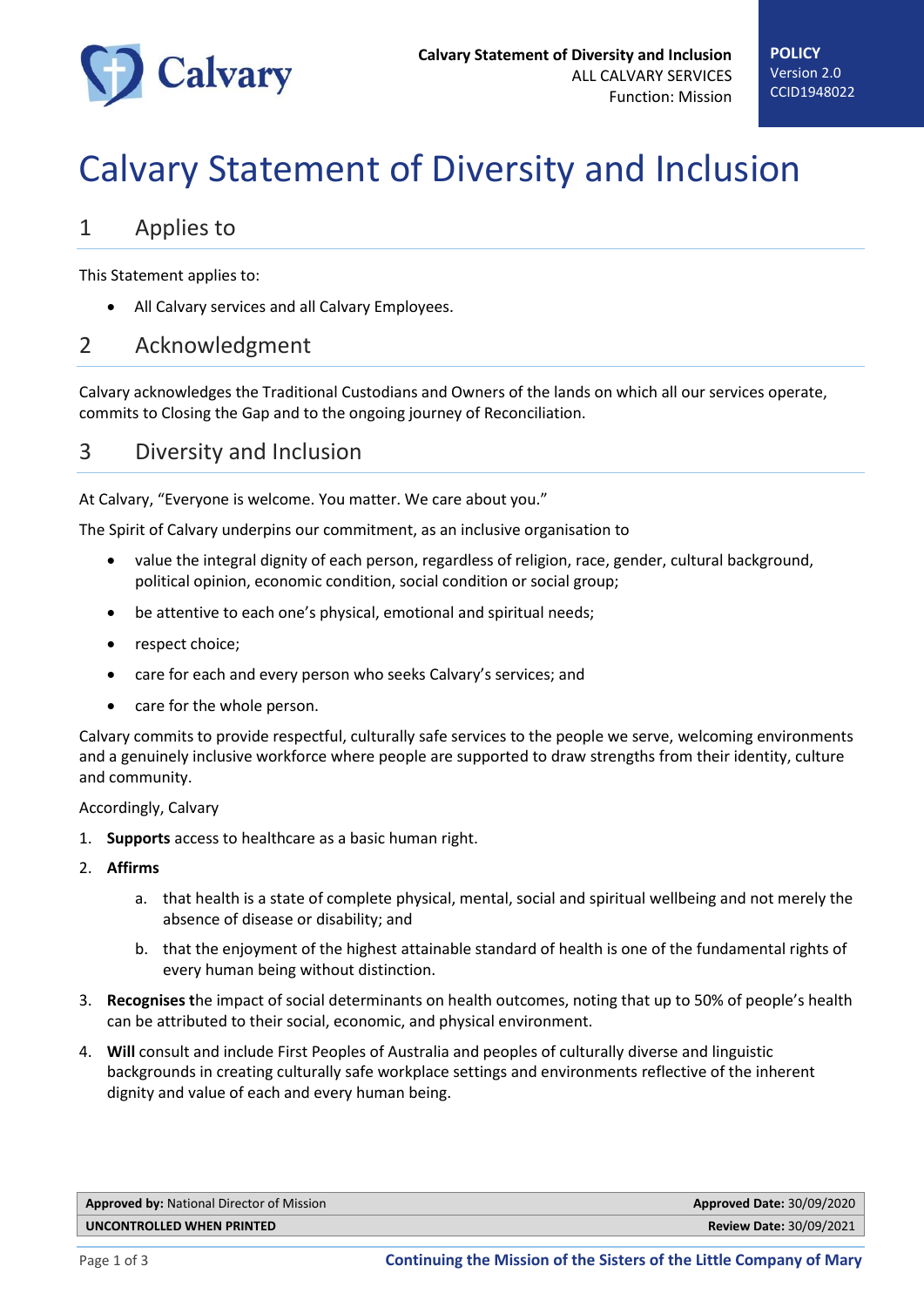

- 5. **Commits** to implementing measures to promote cultural safety and create a genuinely inclusive workforce; investing in our First Peoples and peoples of culturally diverse and linguistic backgrounds; and developing *specific* measures of accountability.
- 6. **Acknowledges** the effects of structural racism and intergenerational trauma, in particular on our First Peoples, which manifests in demonstratively negative health outcomes and disproportionate incarceration rates.
- 7. **Opposes** all forms of discrimination and will not tolerate any policy or behaviour that excludes and marginalises people, especially for disability, race ethnicity, identity or experience (LGBTIQA+).
- 8. **Values** collecting better data to understand disparities and provide the evidence to address implicit and explicit biases of health care workers and in the health system.
- 9. **Advocates** for the long-term health and well-being of all members of the communities in which Calvary serves, ensuring this is done in an inclusive and sustainable manner.
- 10. **Accompanies** and stands with the vulnerable, in fidelity to our heritage and charism (founding spirit).

# 4 Related Calvary Documents

- [Workplace Diversity Policy](http://connect.calvarycare.org.au/committees/HR/_layouts/15/WopiFrame.aspx?sourcedoc=/committees/HR/Shared%20Documents/Workplace%20Diversity%20Policy.docx&action=default&DefaultItemOpen=1)
- [Code of Conduct](http://connect.calvarycare.org.au/committees/HR/_layouts/15/WopiFrame.aspx?sourcedoc=/committees/HR/Shared%20Documents/Code%20of%20Conduct.pdf&action=default&DefaultItemOpen=1)
- [Diversity and Inclusion Strategy](http://connect.calvarycare.org.au/functions/mission/Shared%20Documents/Diversity%20and%20Inclusion%20Strategy.docx?Web=1)

## 5 Definitions

- **Calvary** refers to the Little Company of Mary Health Care and all of its employing entities.
- **Data** refers to data on gender, race, ethnicity, age, identity, experience, etc.
- **Discrimination** refers to Australian anti-discrimination legislation which requires that we do not discriminate. While Covid-19 provides the most recent evidence, race-based health care disparities are not new. Data shows that Black women in Canada are [43% more likely](https://globalnews.ca/news/6892178/black-canadians-coronavirus-risk/) to die of breast cancer than white women. In the United States, Black men are [19% more likely](https://www.advisory.com/daily-briefing/2019/02/18/cancer-disparities) to die of cancer than white men. Preexisting diabetes i[s 3.6 times](https://www.thelancet.com/journals/langlo/article/PIIS2214-109X(20)30072-3/fulltext) more prevalent in Indigenous compared with non-Indigenous pregnant women in Australia. In New Zealand, life expectancy at birth is [seven years lower](https://www.ncbi.nlm.nih.gov/pmc/articles/PMC6561487/) for Māori people than non-Māori people. See [https://www.advisory.com/research/global-forum-for-health-care](https://www.advisory.com/research/global-forum-for-health-care-innovators/the-forum/2020/06/racism-public-health-crisis)[innovators/the-forum/2020/06/racism-public-health-crisis](https://www.advisory.com/research/global-forum-for-health-care-innovators/the-forum/2020/06/racism-public-health-crisis)
- **Disproportionate incarceration rates** refers to key ABS statistics of persons in custody, March quarter 2020. The average daily imprisonment rate was 223 persons per 100,000 adult population, increasing from 218 persons in the December quarter 2019. The national average daily Aboriginal and Torres Strait Islander imprisonment rate was 2,589 persons per 100,000 adult Aboriginal and Torres Strait Islander population.

[https://www.abs.gov.au/ausstats/abs@.nsf/Latestproducts/4512.0Main%20Features1March%20Quarte](https://www.abs.gov.au/ausstats/abs@.nsf/Latestproducts/4512.0Main%20Features1March%20Quarter%202020?opendocument&tabname=Summary&prodno=4512.0&issue=March%20Quarter%202020&num=&view=) [r%202020?opendocument&tabname=Summary&prodno=4512.0&issue=March%20Quarter%202020&n](https://www.abs.gov.au/ausstats/abs@.nsf/Latestproducts/4512.0Main%20Features1March%20Quarter%202020?opendocument&tabname=Summary&prodno=4512.0&issue=March%20Quarter%202020&num=&view=) [um=&view=](https://www.abs.gov.au/ausstats/abs@.nsf/Latestproducts/4512.0Main%20Features1March%20Quarter%202020?opendocument&tabname=Summary&prodno=4512.0&issue=March%20Quarter%202020&num=&view=) accessed 8 July 2020.

- **Employees** for the purposes of this statement refers to:
	- o Every Calvary employee;
	- o Contractors/sub-contractors and any of their employees whilst engaged on work for Calvary;
	- o Visiting Medical Officers;
	- o Volunteers and unpaid employees;
	- o Students on placement

| <b>Approved by: National Director of Mission</b> | Approved Date: 30/09/2020      |
|--------------------------------------------------|--------------------------------|
| UNCONTROLLED WHEN PRINTED                        | <b>Review Date: 30/09/2021</b> |